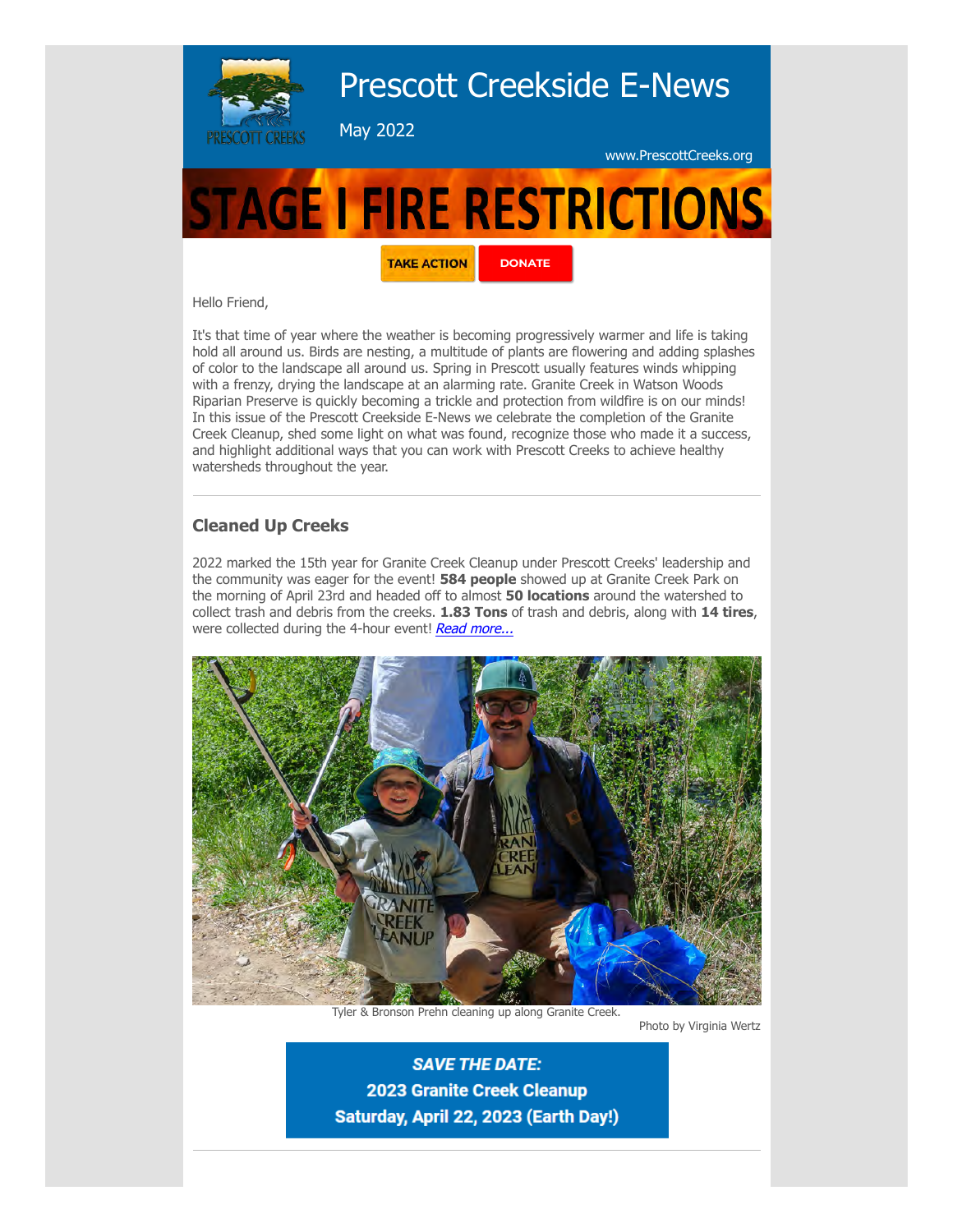#### **What was in there?**

For the first time ever Prescott Creeks worked with the City of Prescott to audit the trash collected during the Cleanup. We sampled ~38% of the trash collected and found 57% of it to be Plastic! Trash fell into 18 categories ranging from plastic to metal to yard waste to bone. [Read more...](https://prescottcreeks.org/2022-cleanup-trash-audit/)

### **Who made it possible?**

Sponsors and partners make this event possible! **Findlay Subaru Prescott** was the **Premier Sponsor** for a second year. The City of Prescott (Recreation Services and Solid Waste Division) and the Yavapai County GIS Department were critical operational partners making it all happen! [Read more...](https://prescottcreeks.org/cleanup-sponsors/)



# **Ways You Can Help Throughout the Year**

Prescott Creeks is supported by a passionate community of volunteers. You can celebrate the watershed and its many creeks and lakes by lending a hand. Your volunteer service is an essential part of protecting nature, controlling pollution, and conserving wildlife.



Kassie and Alex record Phenology data for a red willow (Salix laevigata) at the Preserve. Photo by Prescott Creeks

#### **Current Opportunities include:**